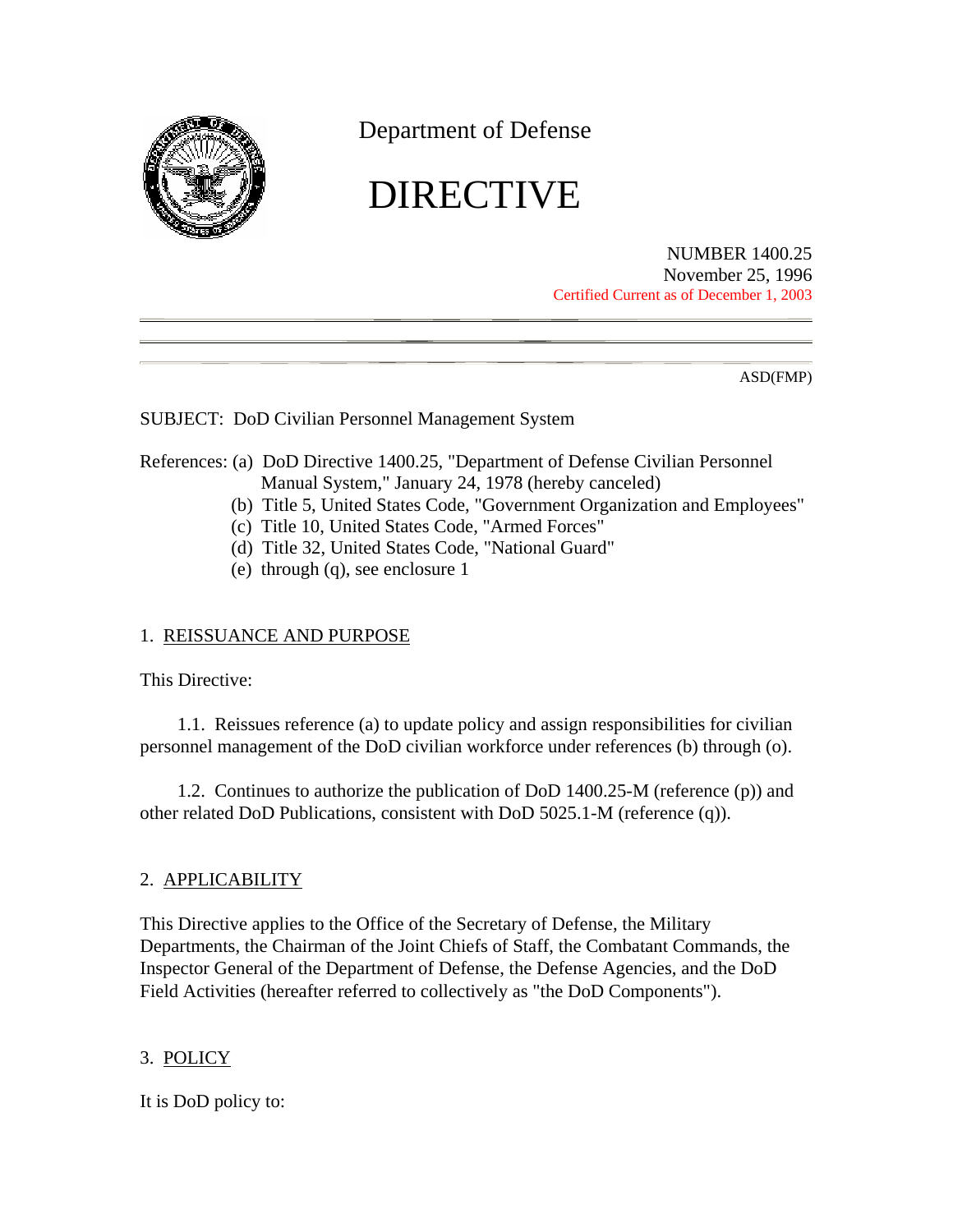3.1. Identify, jointly develop, and issue uniform civilian personnel policies, procedures, and guidance for DoD-wide application that reflect, to the maximum extent practicable, a total force perspective. Such policies shall be developed in conjunction with the Civilian Personnel Policy Council. The Council is chaired by the Deputy Assistant Secretary of Defense (Civilian Personnel Policy) and is comprised of representatives from the Military Departments, the Defense Logistics Agency (DLA), and Washington Headquarters Services (WHS). WHS represents the Defense Agencies, other than DLA, and the DoD Field Activities.

3.2. Issue DoD-wide, Military Department, and other DoD Component civilian personnel policies and procedures only when necessary to supplement a statute or federal rule or to meet Defense or DoD Component-unique needs.

3.3. Eliminate redundant and unnecessary regulations.

3.4. Assign civilian personnel to all positions that do not require military incumbents due to reasons of law, training, security, discipline, rotation, or combat readiness.

3.5. Develop and maintain standard civilian personnel data.

3.6. Develop, deploy, and maintain a single Defense Civilian Personnel Data System.

3.7. Provide direction and oversight for regionalization of DoD civilian personnel offices.

3.8. Delegate civilian personnel management authorities to the lowest practical level.

3.9. Provide DoD-wide internal and external placement systems to assist displaced DoD employees.

3.10. Provide civilian personnel policies and procedures that are consistent with and support merit system principles, equal compensation and employment opportunities, and workforce diversity goals and objectives, and that permit flexible work arrangements that allow employees to better balance their work and other (e.g., family) responsibilities.

#### 4. RESPONSIBILITIES

4.1. The Assistant Secretary of Defense for Force Management Policy, within the office of the Under Secretary of Defense for Personnel and Readiness, shall: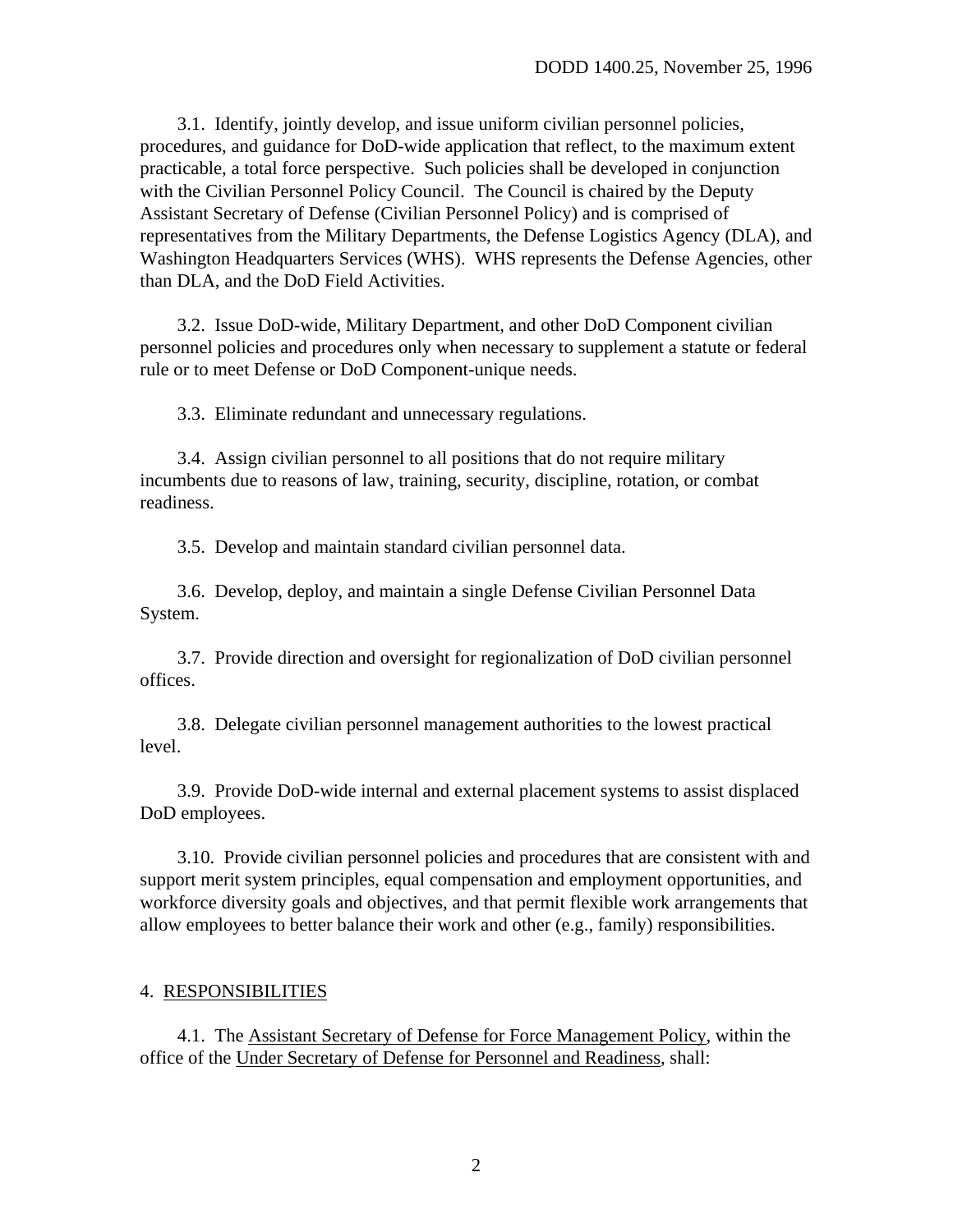4.1.1. Promulgate DoD Publications to implement DoD policy and civilian personnel management procedures required and authorized by references (b) through (o).

4.1.2. Develop necessary legislation, regulations, or authorities to encourage and support flexibility in civilian personnel management and administration.

#### 4.2. The Heads of the DoD Components

4.2.1. Shall implement the DoD civilian personnel policies, procedures, programs and requirements.

4.2.2. Shall comply with the philosophy and policy of the Secretary of Defense to keep policies and supplementation of DoD-wide policies to a minimum and eliminate regulations that are redundant or unnecessary.

4.2.3. May supplement the policies, procedures, requirements, and guidance as authorized in Chapter 100 of DoD 1400.25-M (reference (p)), and other related DoD issuances.

4.2.4. Shall delegate civilian personnel management authorities to the lowest practical level.

## 5. EFFECTIVE DATE

This Directive is effective immediately.

Deputy Secretary of Defense

Enclosures - 1 E1. References, continued